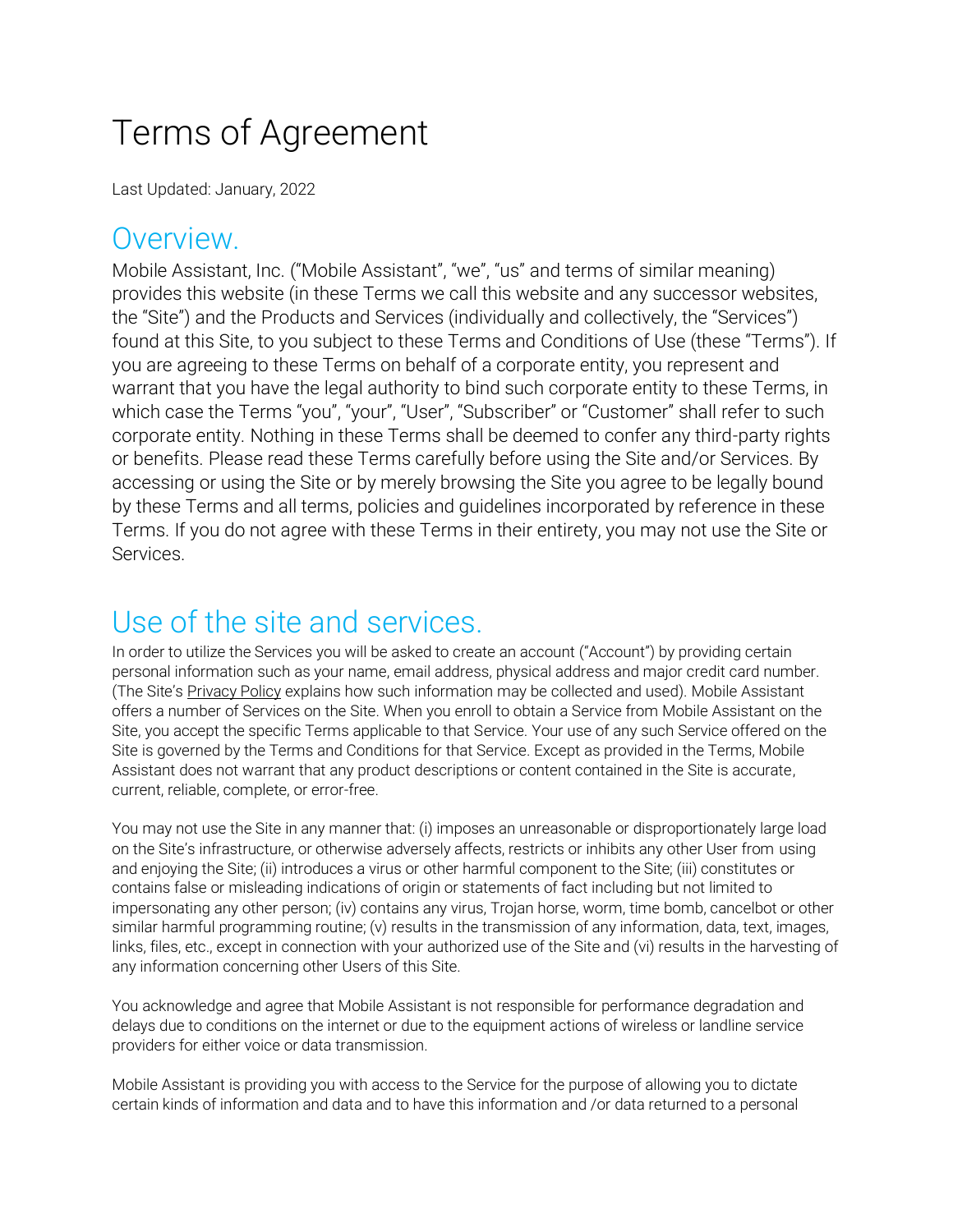computer, designated by you, as transcribed notes. You agree to use the Service in a manner consistent with this Agreement.

Mobile Assistant is providing access to and use of the Service to you only, and you agree not to share your password with any other individual or entity or allow any other individual or entity to utilize the Service on behalf of themselves, on your behalf, or otherwise.

Mobile Assistant allows Subscribers to register a mobile phone number and up to one alternate phone number for identification purposes. You may only register numbers that are under your exclusive control. If we find that a Subscriber has registered a shared office number or other phone number that is not exclusively used by the Subscriber, we reserve the right to remove the phone number from the account. Mobile Assistant Service is available for one subscriber per dictation only. We reserve the right to not transcribe a dictation with more than one dictator and cancellation of the subscription.

#### Registration data, and account security.

The Site is available to persons who are 18 years and older, who have properly registered and who have not been suspended or removed by Mobile Assistant for any reason (an "Account Holder"). As an Account Holder, you agree to (a) provide accurate, current and complete information as may be prompted by any registration forms on the Site ("Registration Data"); (b) maintain the security of your password; (c) maintain and promptly update the Registration Data, and any other information you provide to Mobile Assistant, and to keep it accurate, current and complete; and (d) accept all risks of unauthorized access to the Registration Data and any other information you provide to Mobile Assistant. You are responsible for all activity on your Mobile Assistant account, and for all charges incurred by your Mobile Assistant account. Accounts are void where prohibited by law. Mobile Assistant reserves the right to revoke or prohibit your account for any reason at any time, without notice, but, in particular, upon any violation of any of these Terms or the Privacy Policy.

#### Term; termination.

This Agreement shall be effective as of the date when you first use the Service, or pay your first bill, whichever comes first. This agreement automatically renews at the end of each billing period and will be renewed for the same period and Terms as the previous bill period. You agree to pay each renewal until such time as this Agreement is terminated in accordance with provisions below.

Mobile Assistant reserves the right, in its sole discretion, to terminate your access to the Site and related Services or any portion thereof at any time, without notice. To the maximum extent permitted by law, this agreement is governed by the laws of the State of Iowa and you hereby consent to the exclusive jurisdiction and venue of courts in Iowa in all disputes arising out of or relating to the use of the Site. Use of the Site is unauthorized in any jurisdiction that does not give effect to all provisions of these Terms, including, without limitation, this section.

In addition, if any personal information provided by you to Mobile Assistant, including billing and credit card information, is incomplete or inaccurate, Mobile Assistant reserves the right to terminate this Agreement. Finally, either you or Mobile Assistant may terminate this Agreement at any time without cause by providing notice in writing or by email to the other party, provided that any such notice to Mobile Assistant by email be sent to [support@mobileassistant.us.](mailto:support@mobileassistant.us) In the event of termination, you shall remain responsible for all charges and fees incurred by you in connection with the use of the Service through and including the date of termination and any prepaid but unearned subscription fees, paid by you to Mobile Assistant, shall be considered earned and no refund shall be given.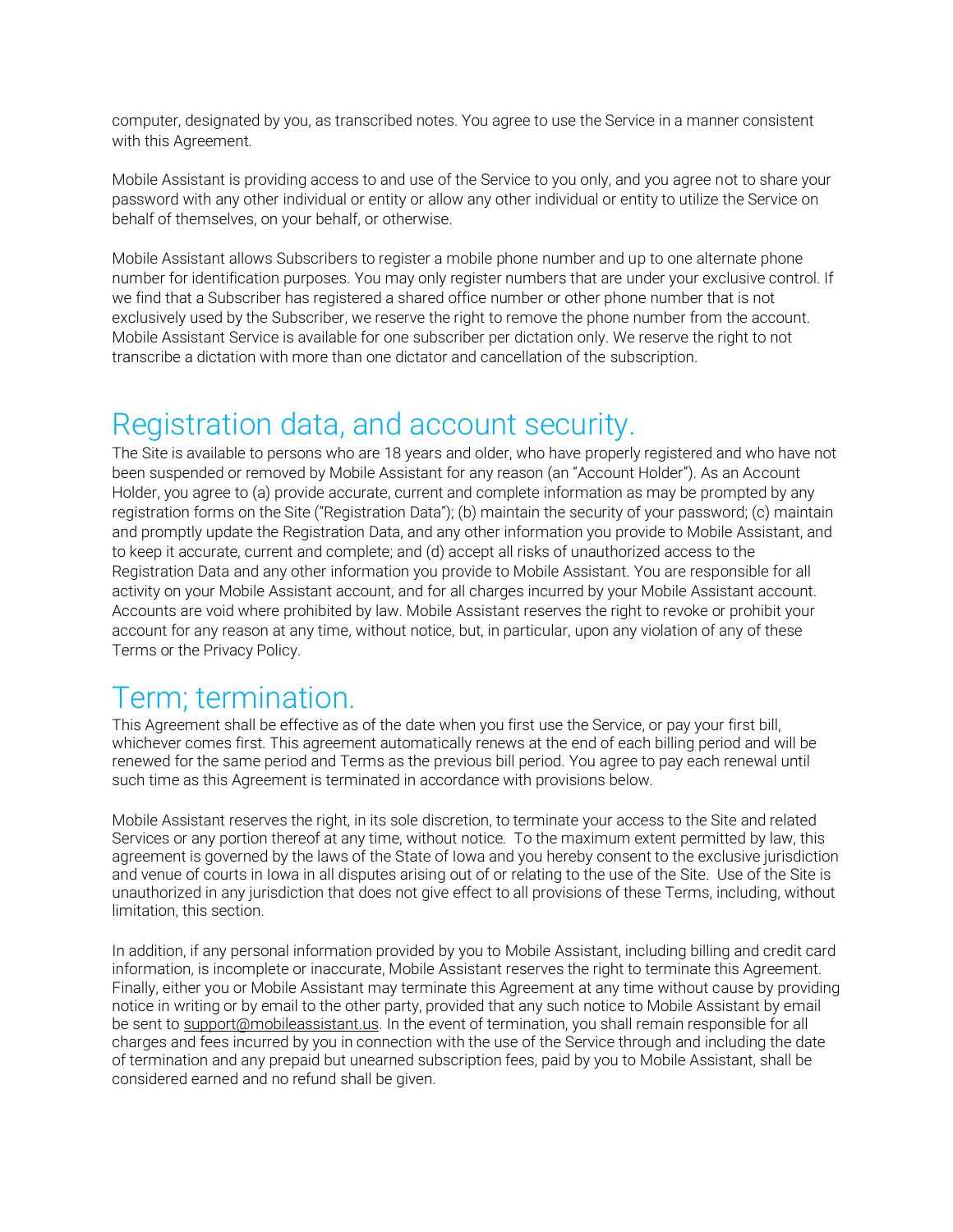#### Fees and charges.

Fees and any other charges for the use of the Site and Services are described on the Site. You agree to pay any and all prices and fees due for all Services purchased at this Site at the time you order the Services. All prices and fees are non-refundable unless otherwise expressly noted. Prices may change from time to time. If we change them, we will give you at least 30 days' notice. If they do change, your continued use of the Site or Services after the change indicates your agreement with the new fees and charges after the effective date of the change. Any change to fees and other charges will not be applicable to the billing period in which the change occurs. Payment for purchased Services shall be made by valid payment method (acceptable to Mobile Assistant) at the time of purchase at the fee set forth on the Site. Any recurring payments for Service shall be automatically charged to the credit card provided by you (and acceptable to Mobile Assistant) at the time of your purchase (with such payments being charged in advance, as applicable) each month or annually, as applicable and you hereby agree that Mobile Assistant is authorized to charge the payment method on file.

In addition to recurring service fees, Mobile Assistant may charge set up fees and other one-time fees for any of the Services ("One-time Fees"). All One-time Fees shall be charged to the payment method provided by you (and acceptable to Mobile Assistant) at the time of your purchase, and you hereby agree that Mobile Assistant is authorized to charge the payment method provided by you. Mobile Assistant, in its sole discretion, shall determine the prices it will charge for all One-time Fees. If you believe that the billing or invoice is incorrect, you must contact us within 60 days of the billing period start date to be eligible to receive an adjustment or credit.

Your account is considered delinquent (in arrears) if full payment is not received by the billing period start date. If your account is delinquent for 30 days, we will deactivate your account. Deactivated accounts are not deleted – they are placed in storage and can be restored. We will notify you by email or phone if we decide to deactivate your account. If after your account has been deactivated, it stays delinquent and we don't hear from you, we may terminate it at any time and without notice.

You and Mobile Assistant may terminate these Terms and your use of the Site at any time. If you terminate your use of the Site you must pay the fees applicable for the balance due on your account.

#### Ownership, copyright and trademarks.

The content on the Site and Services, including all information, data, logos, marks, designs, graphics, pictures, sound files, other files, and their selection and arrangement, is called "Content". Content provided by Users is called "User Content". For example, data about its Customers that a Subscriber provides to the Site is User Content of that Subscriber, data about its accounts that a Customer provides to the Site is User Content of that Customer, and Content that a User enters into the Mobile Assistant forum or enters as a comment on the Mobile Assistant blog is User Content of the User.

User Content is that User's property, except to the extent that User's Content is subject to Broker Dealers/Investment Advisors books and records regulatory requirements, including, but not limited to; SEC Books and Records requirements, Rule 17a-3 and 17a-4; FINRA Books, Records and Reports requirements – Rule 4500; SEC Rule 204-2 of the Investment Advisors Act; MSRB Rules G-8 and G-9 (collectively, "Books and Records Requirements"). If you are a registered representative and/or an investment advisory representative, your access to your Content may be restricted upon your termination from that Firm based upon the ownership interests of the Firm or other individuals registered with that Firm, and in accordance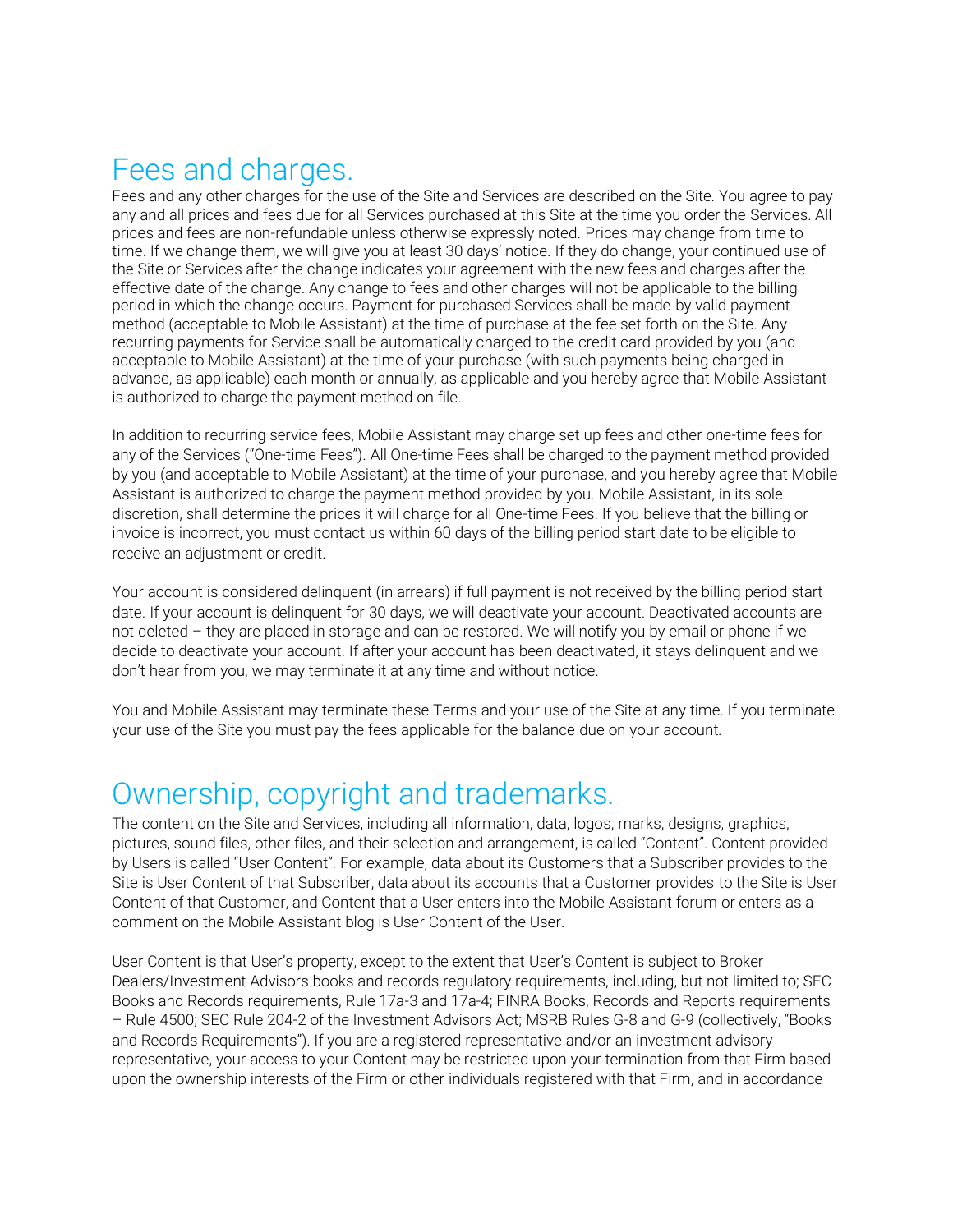with the applicable privacy and books and records regulatory requirements. Mobile Assistant's right to User Content described in the Section: LICENSE OF YOUR USER CONTENT TO MOBILE ASSISTANT.

The Site is made available through agreements with certain Broker/Dealers or Registered Investment Advisors ("Firm"). Certain Firms have entered into agreements with Mobile Assistant that allow you to enter into your User Agreement and to access and use the Mobile Assistant Site. Firms may assert ownership interests in materials posted with Mobile Assistant and may require that Mobile Assistant enter into agreements that restrict your ability to access information generated while you are with that Firm, after you terminate your affiliation with the Firm. Mobile Assistant will enforce these agreements as directed by the Firm, solely as a ministerial function and does not make decisions as to the actual ownership of the User Content. Please consult with your Firm on any restrictions that you may have that restrict your access to User Content upon your termination with the Firm.

Other than the User Content, the Site, the Services, all Content and all software available on the Site or used to create and operate the Site are the property of Mobile Assistant or its licensors, and are protected by US and international copyright and other intellectual property laws, and all rights to the Site, such Content and such software are expressly reserved. All trademarks, registered trademarks, product names and company names or logos mentioned in the Site are the property of their respective owners. Reference to any products, Services, processes or other information, by trade name, trademark, manufacturer, supplier or otherwise does not constitute or imply endorsement, sponsorship or recommendation thereof by Mobile Assistant.

You may not frame or utilize framing techniques to enclose any trademark, logo, or other proprietary information (including images, text, page layout, and forms) of Mobile Assistant without the prior written consent of Mobile Assistant. You may not use any meta tags or any other "hidden text" utilizing our name, trademarks, service marks, or trade names without the prior written consent of Mobile Assistant. You may not use our names, trademarks, service marks, trade names, logos, slogans, or proprietary graphics as any part of a link without the prior written consent of Mobile Assistant. Any unauthorized use terminates any license or permission granted by Mobile Assistant. Except as expressly stated above, nothing contained herein shall be construed as granting, by implication, estoppel or otherwise, any license or right to the content of the Site.

All Mobile Assistant trademarks, service marks, trade names, logos, slogans, and other identifying marks appearing on the Site are the sole and exclusive property of Mobile Assistant. You may not copy or use any of Mobile Assistant's marks or any marks confusingly similar to Mobile Assistant's marks without the prior written consent of Mobile Assistant, nor may you use Mobile Assistant's marks in any manner that discredits or disparages Mobile Assistant. All other trademarks not owned by Mobile Assistant that appear on the Site are the property of the respective owners, who may or may not be affiliated with, connected to, or sponsored by Mobile Assistant.

Your User Content is your responsibility. We have no responsibility or liability for it, or for any loss or damage your User Content may cause to other people. You represent and warrant that you have all necessary rights to the User Content and that User's use and/or display of the User Content will not violate any third party intellectual property right. Although we have no obligation to do so, we have the absolute discretion to remove, screen or edit without notice any User Content posted or stored on the Site, and we may do this at any time and for any reason. You are solely responsible for maintaining copies of and replacing any User Content you post or store on the Site.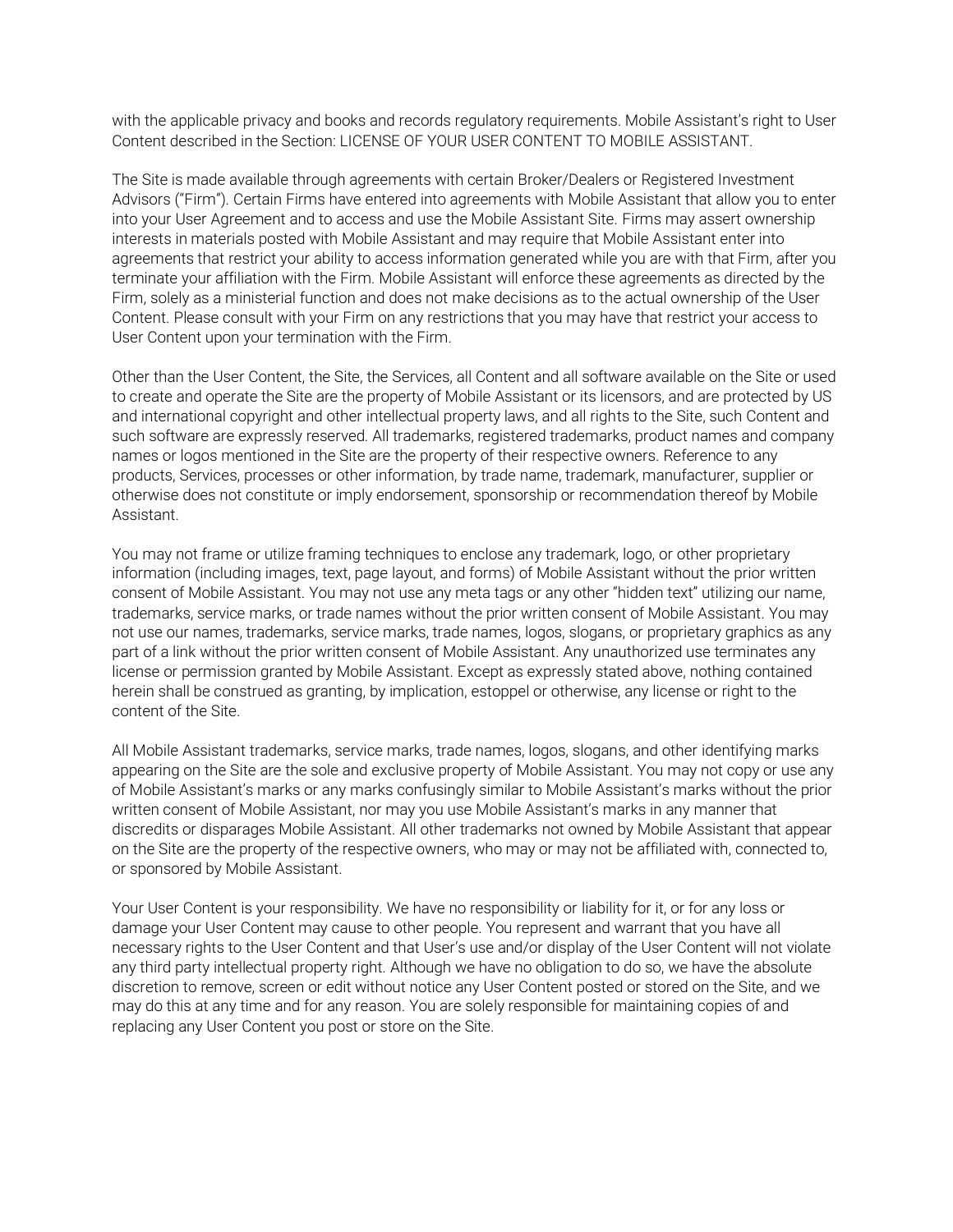### License of your user content to Mobile Assistant.

We do not claim any ownership interest in your User Content, but we do need the right to use your User Content to the extent necessary to operate the Site, and provide the Services provided by the Site, now and in the future. For example, if you leave comments on the Mobile Assistant blog or posts on the Mobile Assistant forum, we need your license to display that User Content on the Site and in Services, and we need the right to sublicense that User Content to our other Users so that they can view that User Content. If you are a Subscriber and enter activity data in relation to a Customer and configure your account to display activity data to your Customers, we need your license to that User Content to use it in the operation of the Site, and we need the right to sublicense that User Content to your Customers for that purpose.

Therefore, by posting or distributing User Content to or through the Site or Services, you (a) grant Mobile Assistant and its affiliates and subsidiaries a non-exclusive, royalty-free, transferable right to use, display, perform, reproduce, distribute, publish, modify, adapt, translate, and create derivative works from such User Content on the Site, in the manner in and for the purposes for which the Site from time to time uses such User Content; (b) represent and warrant that (i) subject to the applicable Books and Records Requirements or ownership rights of third parties including your broker/dealer or investment advisor, you own and control all of the rights to the User Content that you post or otherwise distribute, or you otherwise have the lawful right to post and distribute that User Content, to or through the Site; and (ii) the use and posting or other transmission of such User Content does not violate these Terms and will not violate any rights of or cause injury to any person or entity.

If your User Content is intended for the use of other Users, you also grant us and our affiliates and subsidiaries a non-exclusive, royalty-free, transferable right to sublicense such User Content to such Users for their use in connection with their use of the Site, as described in this Section. These licenses from you are non-exclusive because you have the right to use your User Content elsewhere. They are royalty-free because we are not required to pay you for the use of your User Content on the Site. And they are transferable because we need the right to transfer these licenses to any successor operator of the Site. Our rights to "modify, adapt, translate, and create derivative works from" are necessary because the normal operation of the Site does this to your User Content when it processes it for use in the Site. When your Mobile Assistant account is terminated, your User Content will shortly thereafter not appear on the Site, except for User Content submitted to our forum or comments on our blog, which may remain on the Site after termination. We may also retain an archival copy of your User Content after termination, and you hereby grant us a non-exclusive, perpetual, irrevocable license to maintain such archival copy for our internal business purposes.

### Our license of content to you.

Mobile Assistant grants you a limited, revocable, non-exclusive, non-sublicensable license to access the Site and to view, copy and print the portions of the Content available to you on the Site. Such license is subject to these Terms, and specifically conditioned upon the following: (i) you may only view, copy and print such portions of the Content for your own use; (ii) you may not modify or otherwise make derivative works of the Site or the Content, or reproduce, distribute or display the Site or any Content (except for page caching) except as expressly permitted in these Terms; (iii) you may not remove or modify any copyright, trademark, or other proprietary notices that have been placed in the Content; (iv) you may not use any data mining, robots or similar data gathering or extraction methods; (v) you may not use the Site or the Content other than for its intended purpose; and (vi) you agree not to circumvent, disable or otherwise interfere with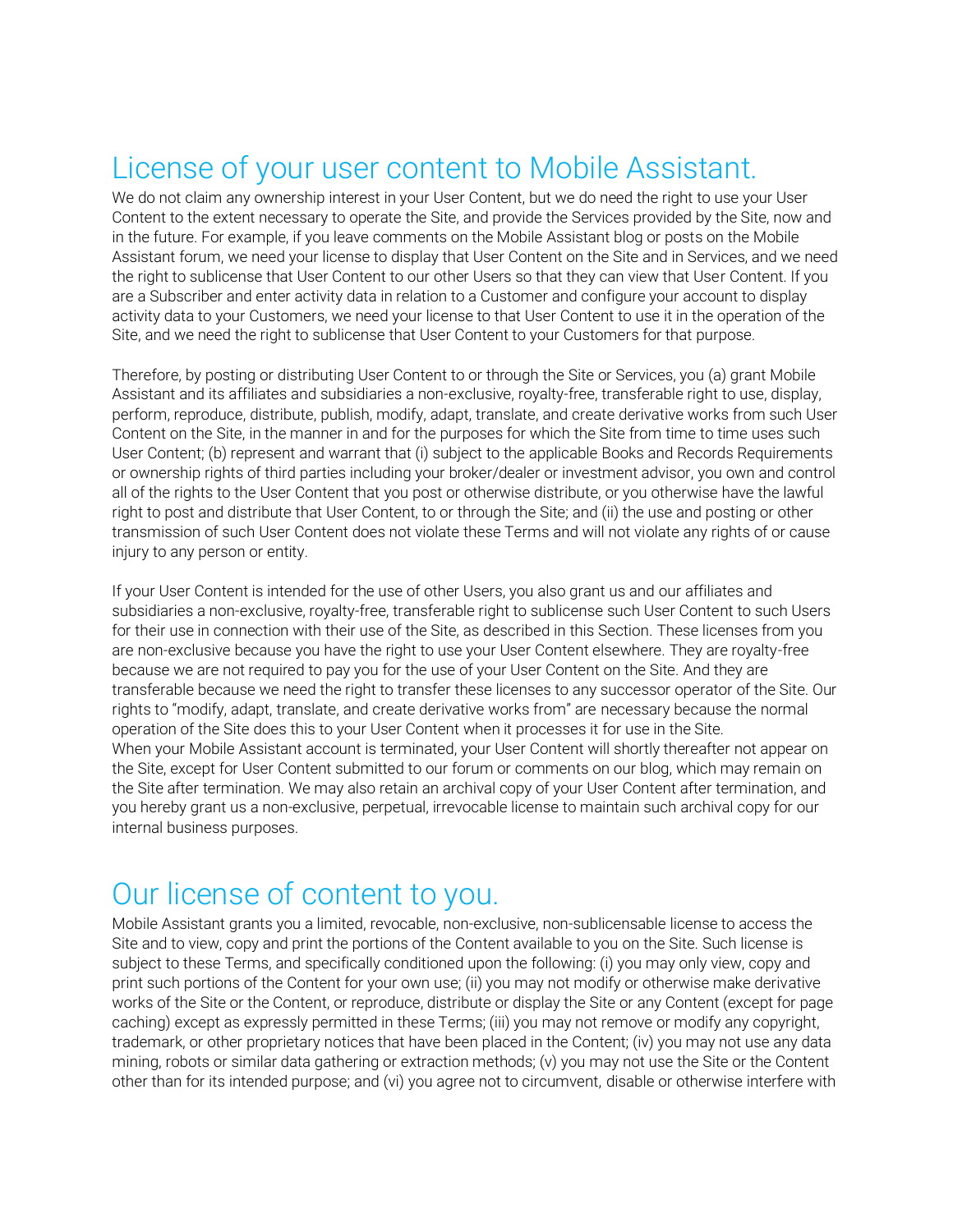the security-related features of this Site or the Services found at this Site (including without limitation, those features that prevent or restrict the use or copying of any Content).

Except as expressly permitted above, any use of any portion of the Content without the prior written permission of its owner is strictly prohibited and will terminate the license granted in this Section, this Agreement and your account with us. Any such unauthorized use may also violate applicable laws, including without limitation copyright and trademark laws. Unless explicitly stated herein, nothing in these Terms may be construed as conferring any license to intellectual property rights, whether by estoppels, implication or otherwise. The license in this Section is revocable by Mobile Assistant at any time. You represent and warrant that your use of the Site and the Content will be consistent with this license and will not infringe or violate the rights of any other party or breach any contract or legal duty to any other parties, or violate any applicable law.

To request permission for uses of Content not included in this license, you may contact Mobile Assistant at the address set out at the bottom of these Terms.

#### Use of interactive areas and the site.

The Site may contain discussion forums, bulletin boards; review Services or other forums in which you or third parties may post reviews or other content, messages, materials or other items on the Site ("Interactive Areas"). If Mobile Assistant provides such Interactive Areas, you are solely responsible for your use of such Interactive Areas and use them at your own risk. User Content submitted to any public area of the Site will be considered non-confidential. By using any Interactive Areas, you expressly agree not to post, upload to, transmit, distribute, store, create or otherwise publish through the Site any of the following:

- Any message, data, information, text, music, sound, photos, graphics, code or other material that is unlawful, libelous, defamatory, obscene, pornographic, indecent, lewd, suggestive, harassing, threatening, invasive of privacy or publicity rights, abusive, inflammatory, fraudulent or otherwise objectionable;
- Content that would constitute, encourage or provide instructions for a criminal offense, violate the rights of any party, or that would otherwise create liability or violate any local, state, national or international law;
- Content that may infringe any patent, trademark, trade secret, copyright or other intellectual or proprietary right of any party;
- Content that impersonates any person or entity or otherwise misrepresents your affiliation with a person or entity;
- Unsolicited promotions, political campaigning, advertising or solicitations;
- Private information of any third party, including, without limitation, addresses, phone numbers, email addresses and credit card numbers, unless that third party has expressly consented to such use, or such information is publicly available;
- Viruses, corrupted data or other harmful, disruptive or destructive files;
- Content that is unrelated to the topic of the Interactive Area(s) in which such Content is posted; or
- Content that, in the sole judgment of Redtail, is objectionable or which restricts or inhibits any other person from using or enjoying the Interactive Areas or the Site, or which may expose Redtail or its affiliates or its Users to any harm or liability of any type.

Finally, Mobile Assistant has a "zero-tolerance" policy towards SPAM: you may not use the Interactive Areas or the Site generally to send commercial or other messages to any third-party if those messages are not solicited, authorized or welcomed by the third-party, and in your use of the Site you must comply with all applicable laws, including laws that apply in any jurisdiction to SPAM and marketing practices, and with any applicable marketing association guidelines on ethical marketing practices.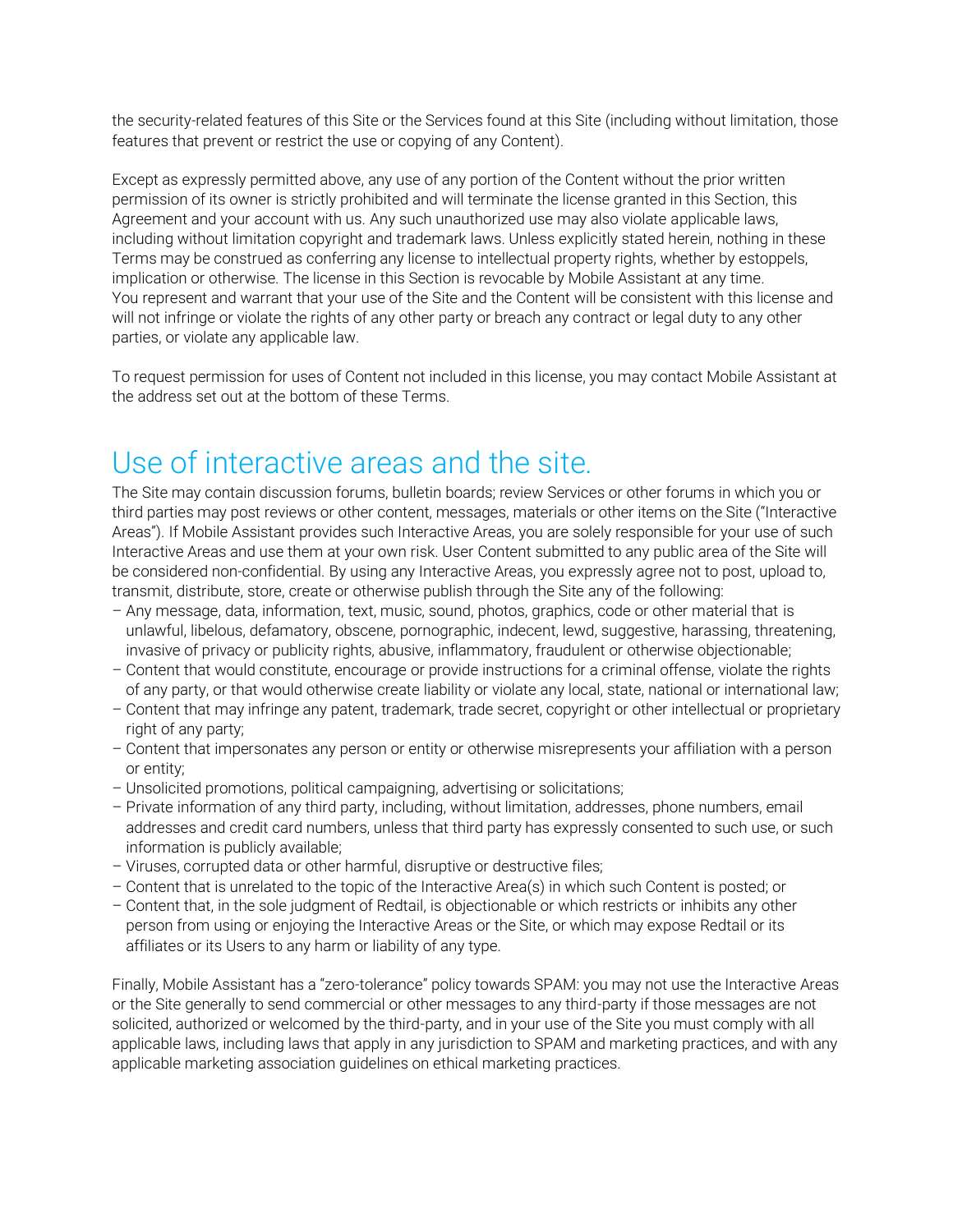Any use of the Interactive Areas or other portions of the Site in violation of the foregoing violates these Terms and may result in, among other things, termination or suspension of your rights to use the Interactive Areas and/or the Site.

#### Providing a reliable and secure service.

Mobile Assistant puts a great deal of effort into ensuring that our Service operates all the time and that it is a secure environment for your data. We use what we believe to be "best-of-class" hosting Services and Security Technologies that we believe provide you with a secure and safe environment.

To safeguard your information, Mobile Assistant uses restrictive firewalls to protect stored data and uses a minimum of 128 bit SSL certificates to encrypt data transferred between you and the Site.

However, no system is perfectly secure or reliable, the internet is an inherently insecure medium, and the reliability of hosting Services, internet intermediaries, your internet service provider, and other service providers cannot be assured. When you use Mobile Assistant, you accept these risks, and the responsibility for choosing to use a technology that does not provide perfect security or reliability.

#### Links to other sites.

The Site may contain links to third-party websites ("Third-Party Sites") and third-party content ("Third-Party Content") as a service to those interested in this information. Third-Party Sites include payment processors and other payment intermediaries that you may use in connection with your use of the Site. Your use of links to Third-Party Sites, and any Third-Party Content or service provided there at your own risk. Mobile Assistant does not monitor or have any control over and makes no claim or representation regarding Third-Party Content or Third-Party Sites. Mobile Assistant provides these links only as a convenience, and a link to a Third-Party Site or Third-Party Content does not imply Mobile Assistant's endorsement, adoption or sponsorship of, or affiliation with, such Third-Party Site or Third-Party Content. Mobile Assistant accepts no responsibility for reviewing changes or updates to, or the quality, content, policies, nature or reliability of, Third-Party Content, Third-Party Sites, or websites linking to the Site. When you leave the Site, our Terms and Policies no longer govern. You should review applicable Terms and Policies, including privacy and data gathering practices of any Third-Party Site and should make whatever investigation you feel necessary or appropriate before proceeding with any transaction with any third party.

### Advertisements and promotions.

Mobile Assistant may run advertisements and promotions from third parties on the Site and through the Services. Your business dealings or correspondence with, or participation in promotions of, advertisers other than Mobile Assistant, and any terms, conditions, warranties or representations associated with such dealings, are solely between you and such third party. Mobile Assistant is not responsible or liable for any loss or damage of any sort incurred as the result of any such dealings or as the result of the presence of third-party advertisers on the Site or through the Services.

#### Disclaimer of service warranties.

The Site, the Content and the Services provided by the Site are provided to you on an "as is" and "as available" basis without warranties from Mobile Assistant of any kind, either express or implied. Mobile Assistant expressly disclaims all other warranties, express or implied, including without limitation implied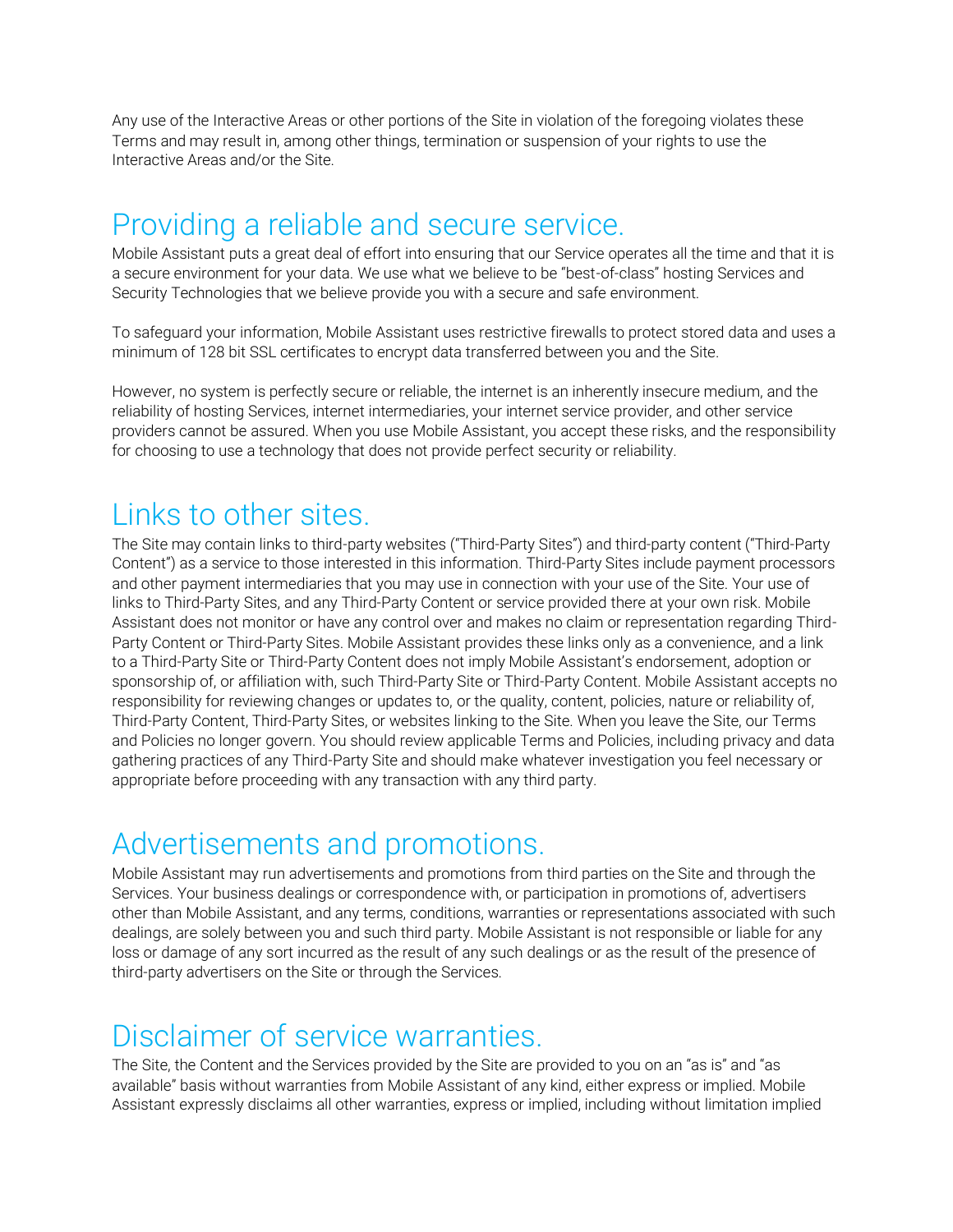warranties of merchantability, fitness for a particular purpose, title and non-infringement. Mobile Assistant does not represent or warrant that Site, Services or Content are accurate, uninterrupted, free of viruses or other harmful components, complete, reliable, current or error-free, and expressly disclaims any warranty or representation as to the accuracy or proprietary character of the Site, the Services or the Content or any portion thereof.

No additional warranty for your personal computer(s), wireless or landline phones(s) are provided as a result of using the Service. Mobile Assistant specifically disclaims any responsibility for any equipment or software provided by you and in no way warrants the capabilities of any such software used in conjunction with the Service.

You expressly agree that use of the Service is at your sole risk. You understand and agree that any material and/or data obtained through the use of the Service is done at your own discretion and risk and that you will be solely responsible for any damage to your computer system or loss of data that results from use of the Service.

### Limitation of liability.

In no event shall Mobile Assistant be liable for any breach in security caused by a third party arising out of or relating to any attempt to utilize any feature of the Site or any Services.

In no event shall Mobile Assistant , its vendors or any other entity affiliated with Mobile Assistant be liable for any direct, indirect, incidental, special or consequential damages (including but not limited to damages for lost profits, lost data, or loss of use) arising out of or relating to use of or inability to use the Site, any Service, or any information contained within the Site or stored or maintained by Mobile Assistant. This limitation applies whether the alleged liability is based on contract, tort, negligence, strict liability, or any other basis, even if Mobile Assistant has been advised of the possibility of such damages. Because some jurisdictions do not allow the exclusion or limitation of incidental or consequential damages, the liability of Mobile Assistant in such jurisdictions shall be limited to the maximum extent permitted by law.

In no event shall the total liability of Mobile Assistant, or their respective officers, directors, employees, agents, successors, subsidiaries, divisions, distributors, suppliers, or affiliates, to you for all damages, losses, and causes of action resulting from your use of this Site or any Service, whether in contract, tort (including, but not limited to, negligence) or otherwise, exceed the amount you paid to Mobile Assistant in connection with the applicable event, or purchase giving rise to such liability. Without limiting the foregoing, in no event shall Mobile Assistant , or their respective officers, directors, employees, agents, successors, subsidiaries, divisions, distributors, suppliers, or affiliates, have any liability for any damages or losses arising out of or otherwise incurred in connection with the loss of any data or information contained in your account or otherwise stored by or on behalf of Mobile Assistant.

#### Indemnity.

You shall defend, indemnify and hold harmless Mobile Assistant, its affiliates or subsidiaries, their sponsors, contractors, advertisers, vendors or their partners, and any of their successors or assigns, and any of their respective officers, directors, agents or employees (the "Released Parties") from any loss, damages, liabilities, costs, expenses, claims and proceedings arising out of or relating to: (A) your or your Customer's use of the Site, the Services or the Content; and (B) any alleged breach of these Terms by you.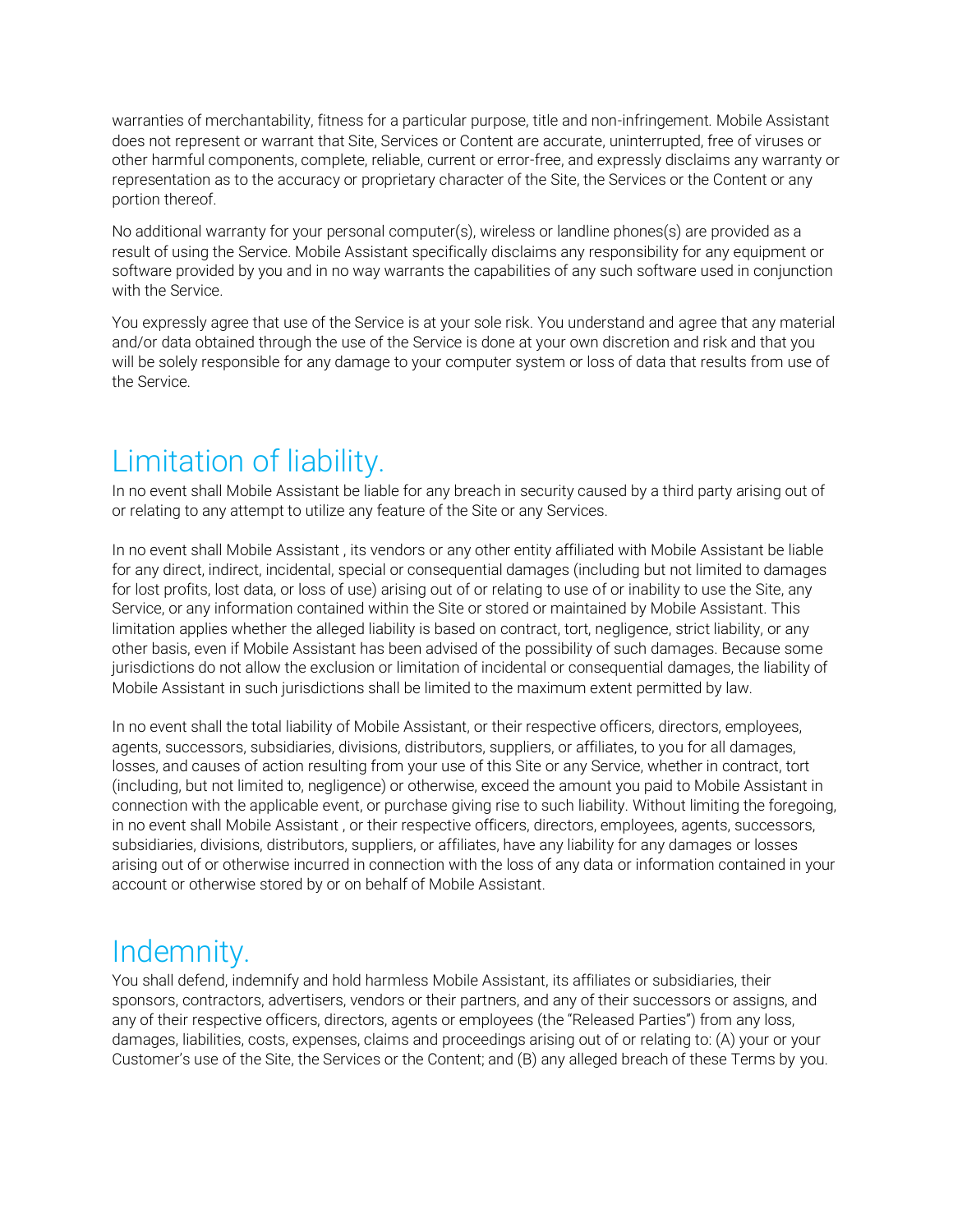### **Communications**

Notices that we give you (other than notice of amendment of these Terms, which is discussed in the introduction of these Terms) may be provided in any of the following ways. First, we may email you at the contact information you provide in your Registration Data. Second, we may post a notice to Subscribers and Customers in the dashboard area of your account on the Site. Third, we may post the notice elsewhere on the Site. When we post notices on the Site, we post them in the area of the Site suitable to the notice. It is your responsibility to periodically review the Site for notices.

Subject to the Privacy Policy, if you send to Mobile Assistant or post on the Site in any public area any information, ideas, inventions, concepts, techniques or know-how ("User Submissions"), for any purpose, including the developing, manufacturing and/or marketing of products or Services incorporating such information, you acknowledge that Mobile Assistant can use the User Submissions without acknowledgement or compensation to you, and you waive any claim of ownership or compensation or other rights you may have in relation to the User Submissions. We actively review User Submissions for new ideas. If you wish to preserve any interest you might have in your User Submissions, you should not post them to the Site or send them to us.

#### International use.

This Service is controlled, operated and administered by Mobile Assistant from offices within the USA. We make no representation that information on this Site is appropriate or available for use outside the United States. Those who choose to access this Site from outside the United States do so on their own initiative and are responsible for compliance with local laws, if and to the extent local laws are applicable and agree to indemnify Mobile Assistant and the other Released Parties for your failure to comply with any such laws.

# Policy for making claims of copyright infringement.

If you believe that any content has been posted on the Site in a manner that constitutes copyright infringement, please notify us by providing our designated Copyright Agent with the written information specified below:

- A physical or electronic signature of a person authorized to act on behalf of the owner of an exclusive right that is allegedly infringed;
- A description of the copyrighted work(s) claimed to have been infringed;
- A description of the material on the Site that is claimed to be infringed or to be the subject of infringing activity and that is to be removed or access to which is to be disabled, and information reasonably sufficient to permit us to locate the material;
- Information reasonably sufficient to permit us to contact you, such as your address, telephone number and e-mail address;
- A statement by you that you have a good faith belief that the use of the material in the manner complained of is not authorized by the copyright owner, its agent, or the law;
- A statement by you that the information in your notice to us is accurate and, under penalty of perjury, that you are authorized to act on behalf of the owner of the exclusive right that is allegedly infringed.
- For Mobile Assistant's designated Copyright Agent for notice of claims of copyright infringement contact the Compliance Department via email at [support@mobileassistant.us.](mailto:support@redtailtechnology.com)

# Applicable law and venue.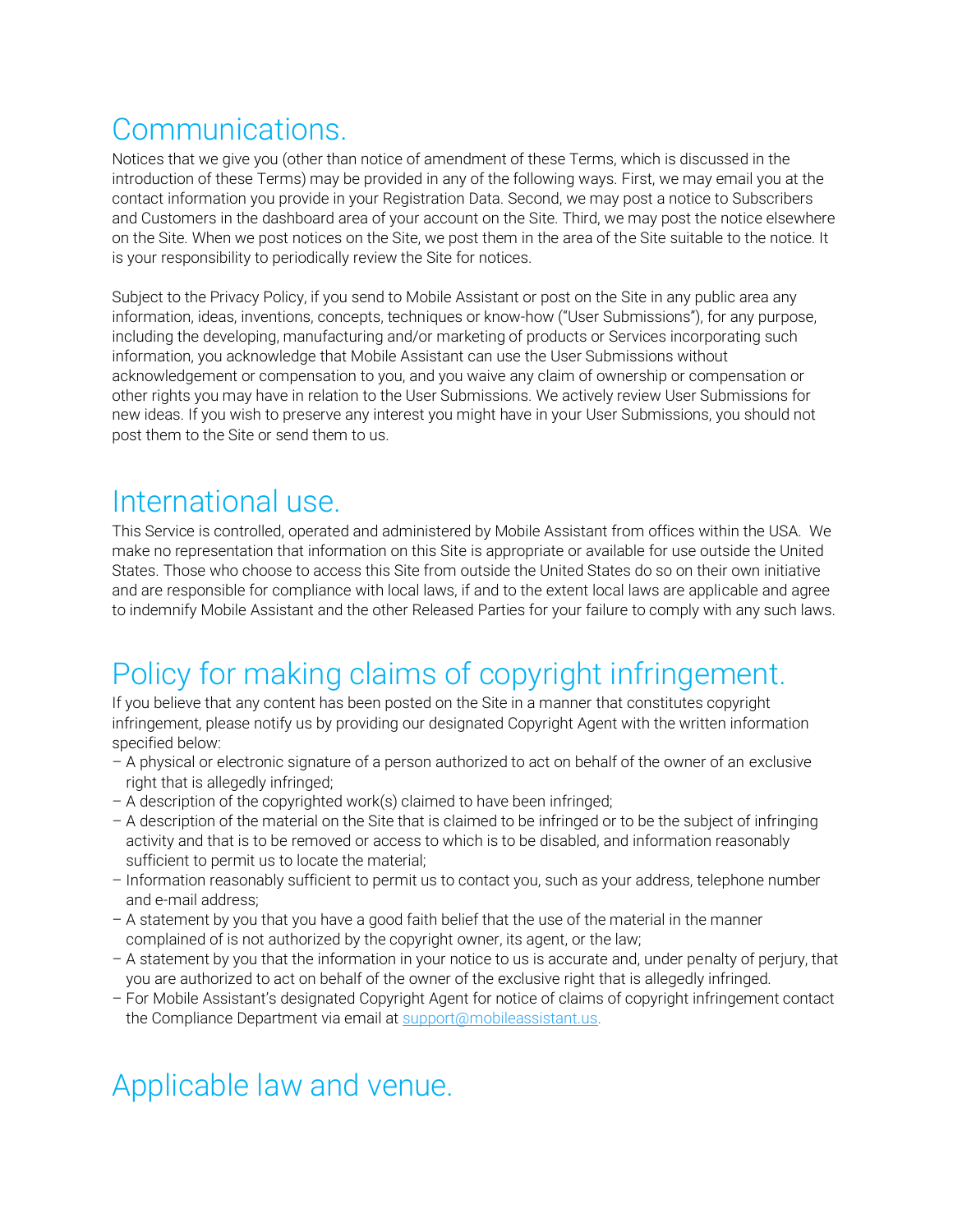This Service is controlled, operated and administered by Mobile Assistant from offices within the USA. You and Mobile Assistant both benefit from establishing a predictable legal environment in regard to the Site. Therefore, you and Mobile Assistant explicitly agree that all disputes, claims or other matters arising from or relating to your use of the Site will be governed by the laws of the State of Iowa and the federal laws of the United States of America applicable therein. You hereby waive any argument that any such court does not have jurisdiction over you or such dispute or that venue in any such court is not appropriate or convenient. Mobile Assistant will be entitled to recover its court costs and reasonable attorneys' fees and expenses incurred in successfully proving any breach of any term of these Terms.

#### Miscellaneous.

If any provision of these Terms shall be deemed unlawful, void or for any reason unenforceable, then that provision shall be deemed severable from these Terms and shall not affect the validity and enforceability of any remaining provisions. Mobile Assistant may assign any or all of its rights hereunder to any party without your consent. You are not permitted to assign any of your rights or obligations hereunder without the prior written consent of Mobile Assistant, and any such attempted assignment will be void and unenforceable. These Terms constitute the entire agreement between you and Mobile Assistant regarding your use of the Site, and supersede all prior or contemporaneous communications whether electronic, oral or written between you and Mobile Assistant regarding your use of the Site. Mobile Assistant in its sole discretion may amend these Terms, and your use of the Site and Services after such amendment is posted on the Site will constitute acceptance of it by you. If any term in these Terms is declared unlawful, void or for any reason unenforceable by any court, then such term will be deemed severable from the remaining Terms and will not affect the validity and enforceability of such remaining terms. The Section headings in these Terms are for convenience only and must not be given any legal import.

This Site may contain typographical errors or inaccuracies and may not be complete or current. On the Site some products may appear larger or smaller than their actual size. Mobile Assistant therefore reserves the right to correct any errors, inaccuracies or omissions and to change or update information at any time without prior notice. Please note that such errors, inaccuracies or omissions may relate to pricing and availability, and we reserve the right to cancel or refuse to accept any order placed based on incorrect pricing or availability information. We apologize for any inconvenience.

All Sections representation or warranty you make in these Terms, shall survive indefinitely, or as permitted by law.

### Privacy.

This is a United States website and is subject to United States law. Please refer to Mobile Assistant's **[Privacy Policy,](https://mobileassistant.us/mobile-assistant-privacy-policy-2019/) for information on how Mobile Assistant collects, uses and discloses Personally** Identifiable Information ("PII") from its Users. By using the Site, you agree to our use, collection and disclosure of Personally Identifiable Information in accordance with the Privacy Policy.

### Change of terms.

Mobile Assistant reserves the right to change or modify any Terms, or any policy or guideline of the Site, at any time and in its sole discretion. If you do not agree with changes, you can cancel your account with us without further obligation. Unless otherwise specified, any changes or modifications will be effective immediately upon posting of the revisions on the Site, and your use of the Site after such time will